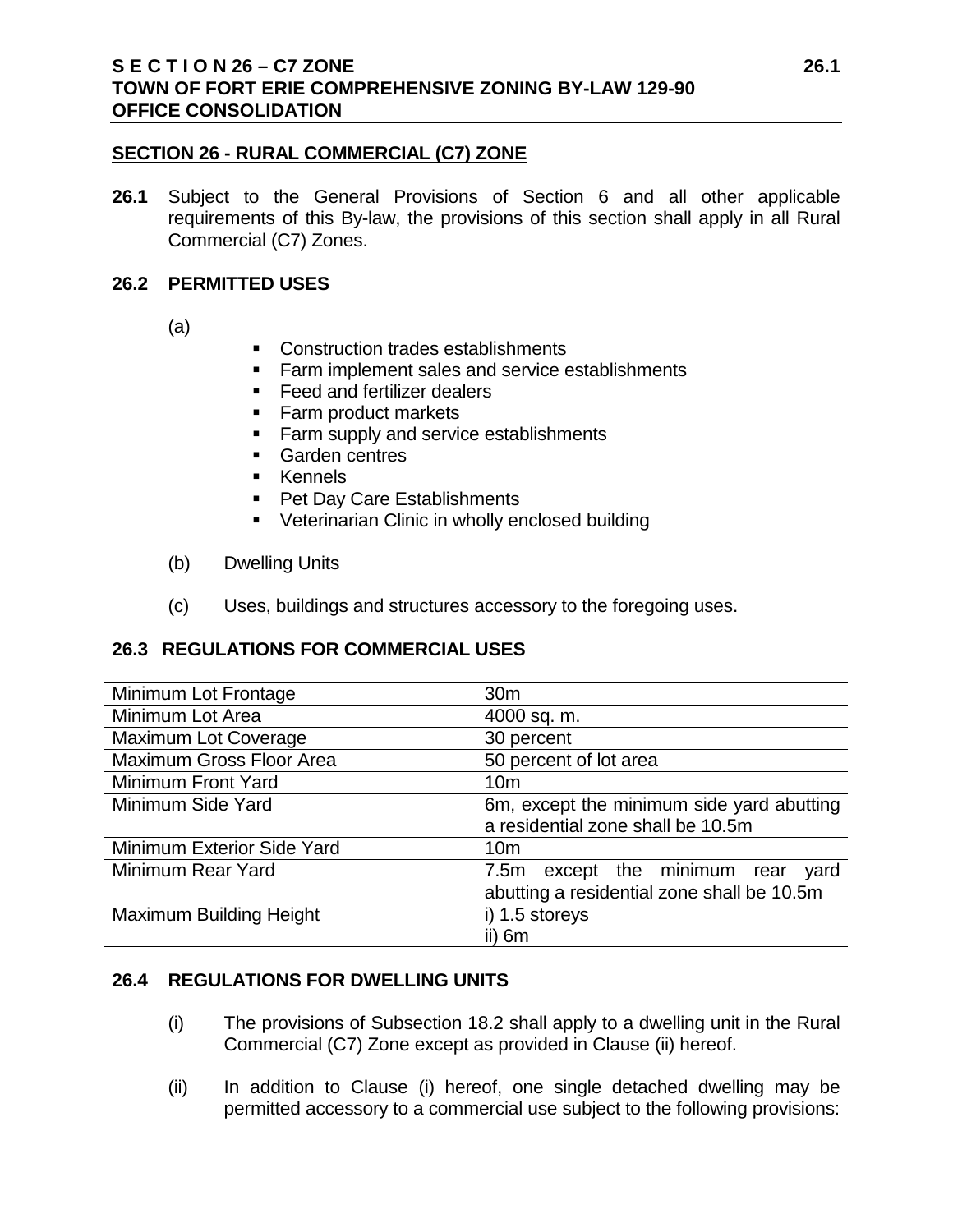## **S E C T I O N 26 – C7 ZONE 26.2 TOWN OF FORT ERIE COMPREHENSIVE ZONING BY-LAW 129-90 OFFICE CONSOLIDATION**

| <b>Minimum Yard Provisions</b>         | As in Subsection 26.3 |
|----------------------------------------|-----------------------|
| Minimum Distance between a single 7.5m |                       |
| detached dwelling and the principal    |                       |
| commercial building on the lot         |                       |
| Minimum Lot Area                       | 8000 sq. m.           |
| Minimum Floor Area                     | 93 sq. m              |

## **26.5 REGULATIONS FOR ACCESSORY BUILDINGS**

The provisions of Subsection 18.3 shall apply

### **26.6 REGULATIONS FOR "KENNELS" AND "VETERINARY ESTABLISHMENTS"**

| Minimum Lot Area                    | An existing lot having a minimum area    |
|-------------------------------------|------------------------------------------|
|                                     | of $2$ ha                                |
| Minimum Lot Frontage                | 100 <sub>m</sub>                         |
| <b>Minimum Front Yard</b>           | 50m or behind the front building line of |
|                                     | the main building on the lot, whichever  |
|                                     | is greater                               |
| Minimum Interior Side Yard          | 25m                                      |
| Minimum Exterior Side Yard          | 7.5m                                     |
| Minimum Rear Yard                   | 30 <sub>m</sub>                          |
| Maximum Lot Coverage                | 20%                                      |
| <b>Maximum Building Height</b>      | 1 storey                                 |
| Minimum Distance from a Dwelling on | 150 <sub>m</sub>                         |
| an Adjacent Lot                     |                                          |

### **26.7 REGULATIONS FOR "PET DAY CARE ESTABLISHMENTS"**

 The requirements of Section 6.52 shall apply in addition to the regulations governing this section.

# **EXCEPTIONS TO THE RURAL COMMERCIAL (C7) ZONE**

- **C7-1 (129-1990) 4881 Garrison Road (RELOCATED TO A-1)**
- **C7-3 (129-1990\_ 2137 Stevensville Road (RELOCATED TO A-3)**
- **C7-4 (129-1990) 3272 Bowen Road (RELOCATED TO A-4)**
- **C7-8 (129-1990) 1107 Gorham Road (RELOCATED TO ECU-8)**
- **C7-10 (129-1990) 2152 Garrison Road (RELOCATED TO A-10)**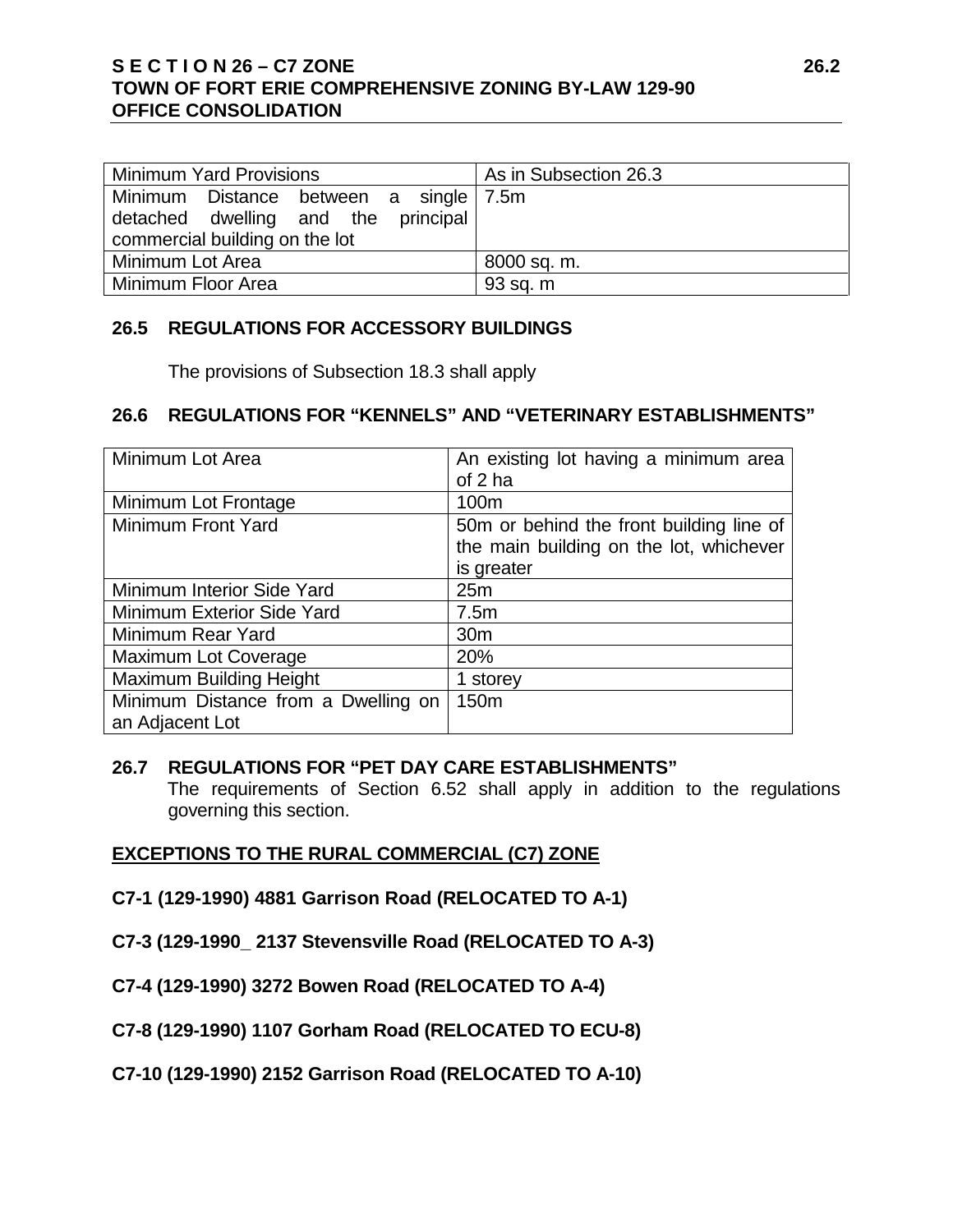### **S E C T I O N 26 – C7 ZONE 26.3 TOWN OF FORT ERIE COMPREHENSIVE ZONING BY-LAW 129-90 OFFICE CONSOLIDATION**

### **C7-11 (129-1990) 4831 Sherkston Road (RELOCATED TO A-11)**

### **C7-17 (129-1990) 2364 Ridgemount Road (RELOCATED TO A-17)**

#### **C7-74 (129-1990) 1882 Garrison Road**

Nothing shall prevent the continued use of the lands indicated as C7-74 on Schedule "A" for a restaurant and uses, buildings and structures accessory thereto.

### **C7-75 (129-90) –Deleted by By-law 026-09**

### **C7-76 (129-90) –Deleted by By-law 026-09**

### **C7-77 (129-1990) Sunset Drive, West Side, South of Bertie Street (RELOCATED TO A-77)**

### **C7-78 (129-1990) 1881 Dominion Road**

Nothing shall prevent the continued use of the lands indicated as C7-78 on Schedule "A" for a bait shop and hairdressing salon and uses, buildings and structures accessory thereto.

### **C7-79 (129-1990) 1640 Dominion Road (RELOCATED TO RR-79)**

#### **C7-80 (129-1990) 1620 Dominion Road**

Nothing shall prevent the continued use of the lands indicated as C7-80 on Schedule "A" for a grocery store and uses, buildings and structures accessory thereto.

#### **C7-84 (129-1990) 1736 Dominion Road (RELOCATED TO RR-84)**

#### **C7-85 (203-1992) 1731 Dominion Road**

These lands are zoned "Rural Commercial C7-85 Zone" and all of the provisions that relate to lands zoned "Rural Commercial C7 Zone" by this by-law shall apply to those lands zoned "Rural Commercial C7-85 Zone" except that in addition to the list of permitted uses set out in Subsection 26.2 in the "Rural Commercial C7 Zone", the lands shown as C7-85 on Schedule "A" may also be used for a commercial dance school.

#### **C7-88 (129-1990) 2459 Dominion Road**

Nothing shall prevent the continued use of the lands indicated as C7-88 on Schedule "A" for an antique store and uses, buildings and structures accessory thereto.

#### **C7-89 (129-1990) 2381 Dominion Road**

Nothing shall prevent the continued use of the lands indicated as C7-89 on Schedule "A" for the storage and sale of pet food and pet supplies and uses, buildings and structures accessory thereto.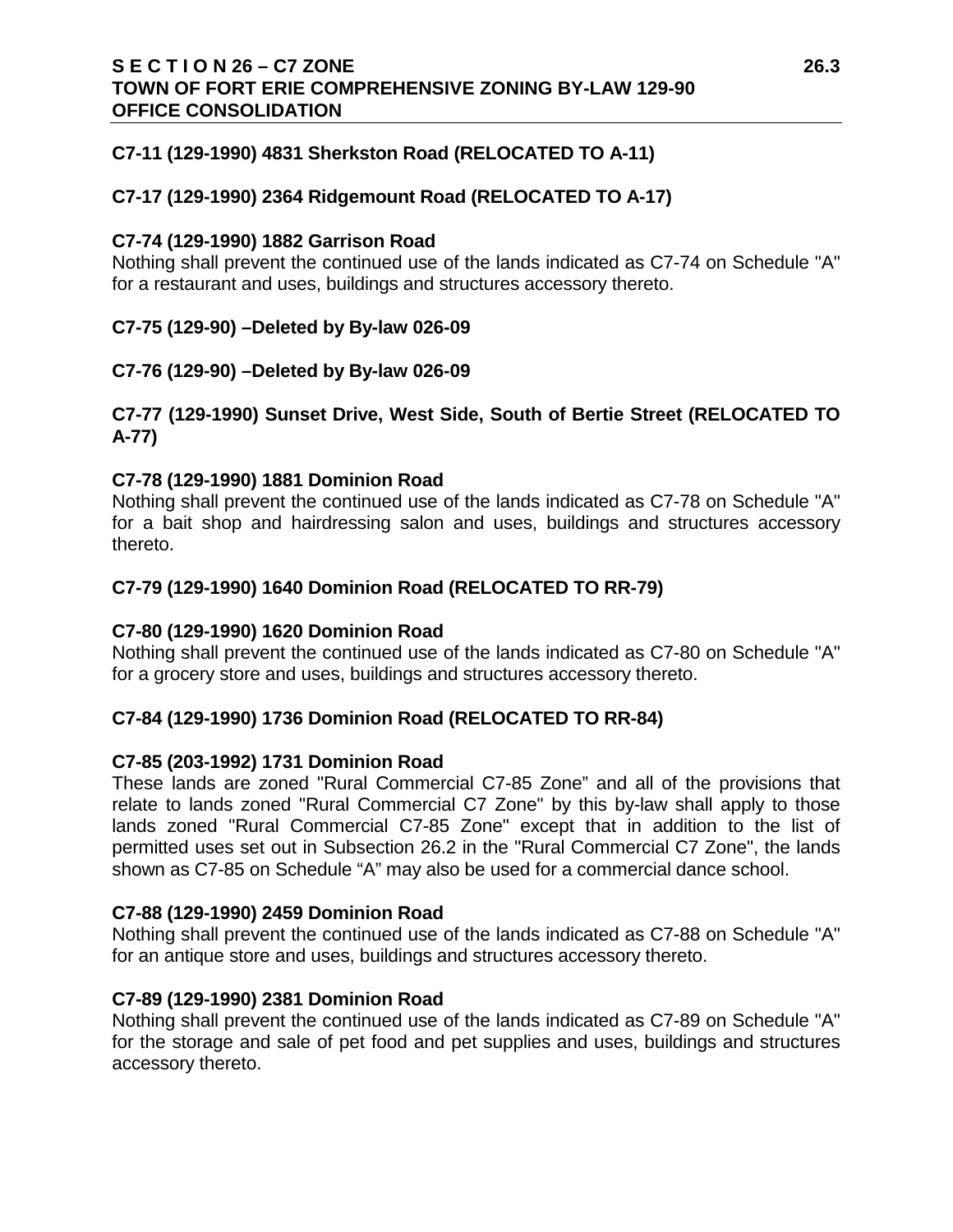### **S E C T I O N 26 – C7 ZONE 26.4 TOWN OF FORT ERIE COMPREHENSIVE ZONING BY-LAW 129-90 OFFICE CONSOLIDATION**

### **C7-99 (129-1990) 2439 Garrison Road**

Nothing shall prevent the continued use of the lands indicated as C7-99 on Schedule "A" for marine and recreational vehicle sales and repair and uses, buildings and structures accessory thereto.

### **C7-170 (48-1997) 5051 Garrison Road (RELOCATED TO A-170)**

### **C7-193 (44-1998) 3551-3553 Garrison Road**

These lands are zoned "Rural Commercial C7-193 Zone" and all of the provisions that relate to lands zoned "Rural Commercial C7 Zone" by this by-law shall apply to those lands zoned "Rural Commercial C7-193 Zone" except that:

- (a) in addition to the permitted uses set out in Subsection 26.2 (a), these lands may also be used for a restaurant and gasoline bar.
- (b) the regulations set out in Subsection 23.4 shall apply to the gasoline bar.

### **C7-201 (129-90) –Deleted by By-law 026-09**

### **C7-251 (180-2001) 3589 Garrison Road**

These lands are zoned "Rural Commercial C7-251 Zone" and all of the provisions that relate to lands zoned "Rural Commercial C7 Zone" by this By-law shall apply to those lands zoned "Rural Commercial C7-251 Zone" on Schedule "A", except that in addition to the Permitted Uses set out in Subsection 26.2 these lands may also be used for a restaurant and a retail store.

# **C7-257 (129-90) 1025 Gorham Road (RELOCATED TO A-257)**

### **C7-281 (129-90) 5197 Michener Road**

Nothing shall prevent the continued use of the lands indicated as C7-281 on Schedule "A" for the following uses:

- General upkeep of commercial vessels.
- Mattress and box spring manufacturing.
- Furniture manufacturing & upholstering.
- Cabinet making and carpentry.
- Metal fabricating and welding.
- Marine supplies.
- Masonry.
- Carpet and tile sales and installation.
- Marine pipe fitting.
- Steam cleaning.
- Life Line Inc. life saving equipment.

# **C7-313 (24-2003) 3590-3600 Garrison Road (RELOCATED TO A-313)**